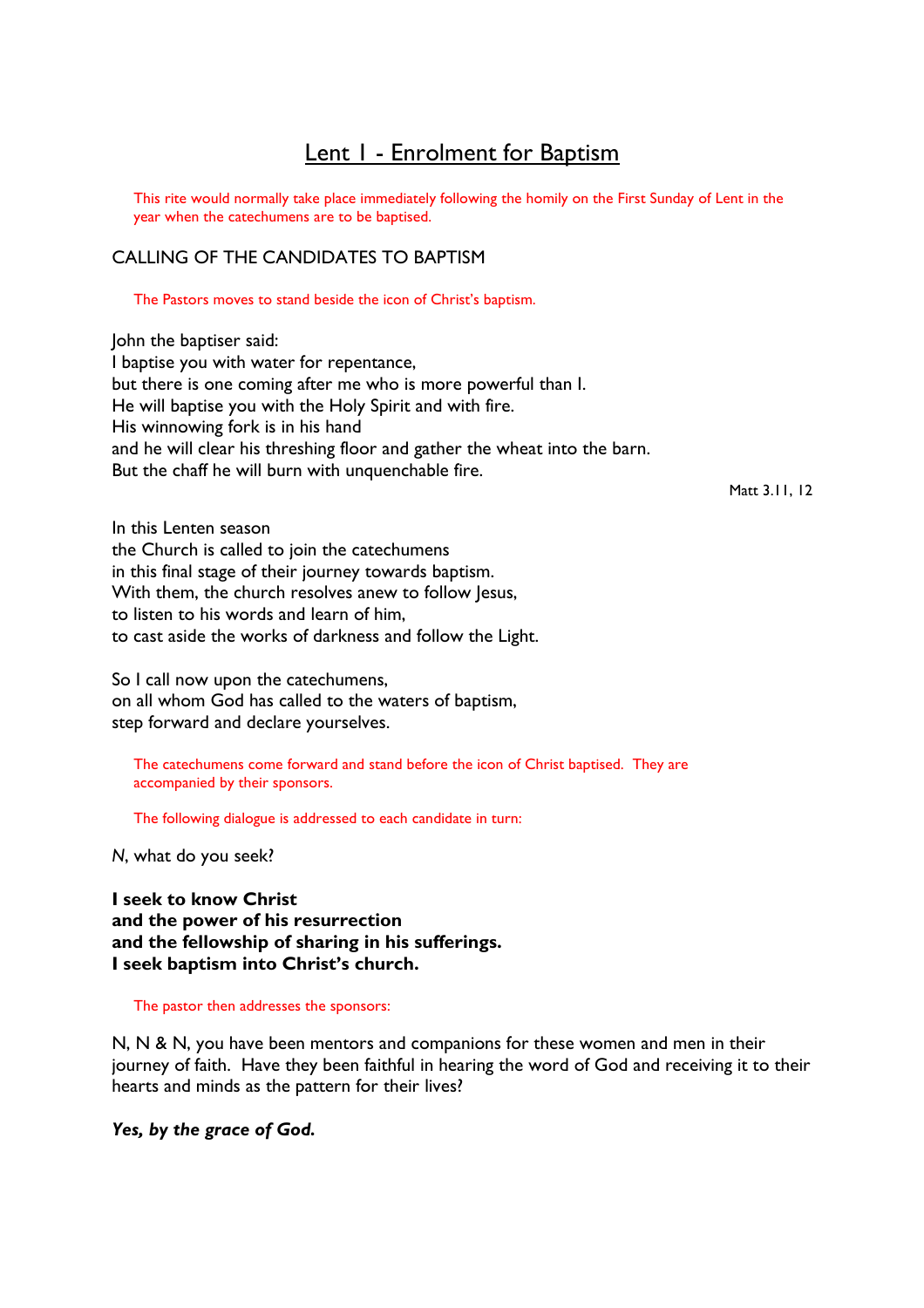# THE LENTEN COVENANT

## A pastor addresses all the candidates.

The way to resurrection is difficult. Christ says that all who would come after him must deny themselves, take up their own cross, and follow in his steps. For all who want to save themselves will lose themselves, but all who are willing to lose themselves for the Christ and his gospel will find themselves anew.

Mark 8.34, 35

In order that we might know that you are truly reconciled to walking this path, I ask you these questions:

Are you willing to share in this Church's Lenten worship and daily prayer, listening always for the call of God in a spirit of humble obedience?

## Each catechumen answers in turn:

## I am.

Are you willing to be faithful in your Lenten disciplines,

 to be a willing participant in the retreat and in your small group, to seek and accept the spiritual counsel of your pastors and sponsors, and to give special honour to the inner work of discernment and devotion?

## I am.

#### The pastor continues:

Having heard your testimony, we welcome you (all) as candidates for baptism, to be celebrated when Lent has ended, at the Vigil of the Resurrection.

#### The congregation responds:

Lord Jesus, you call your own by name, and lead them to the waters of life.

# BLESSING OF THE CANDIDATES

## The candidates kneel. A pastor prays:

The Lord be with you. And also with you.

God of Light and Love, as the ancient flood washed away the world's corruption and watered new beginnings of justice and peace, so in the saving deluge of baptism we are washed clean and born again. Throughout this Lenten season